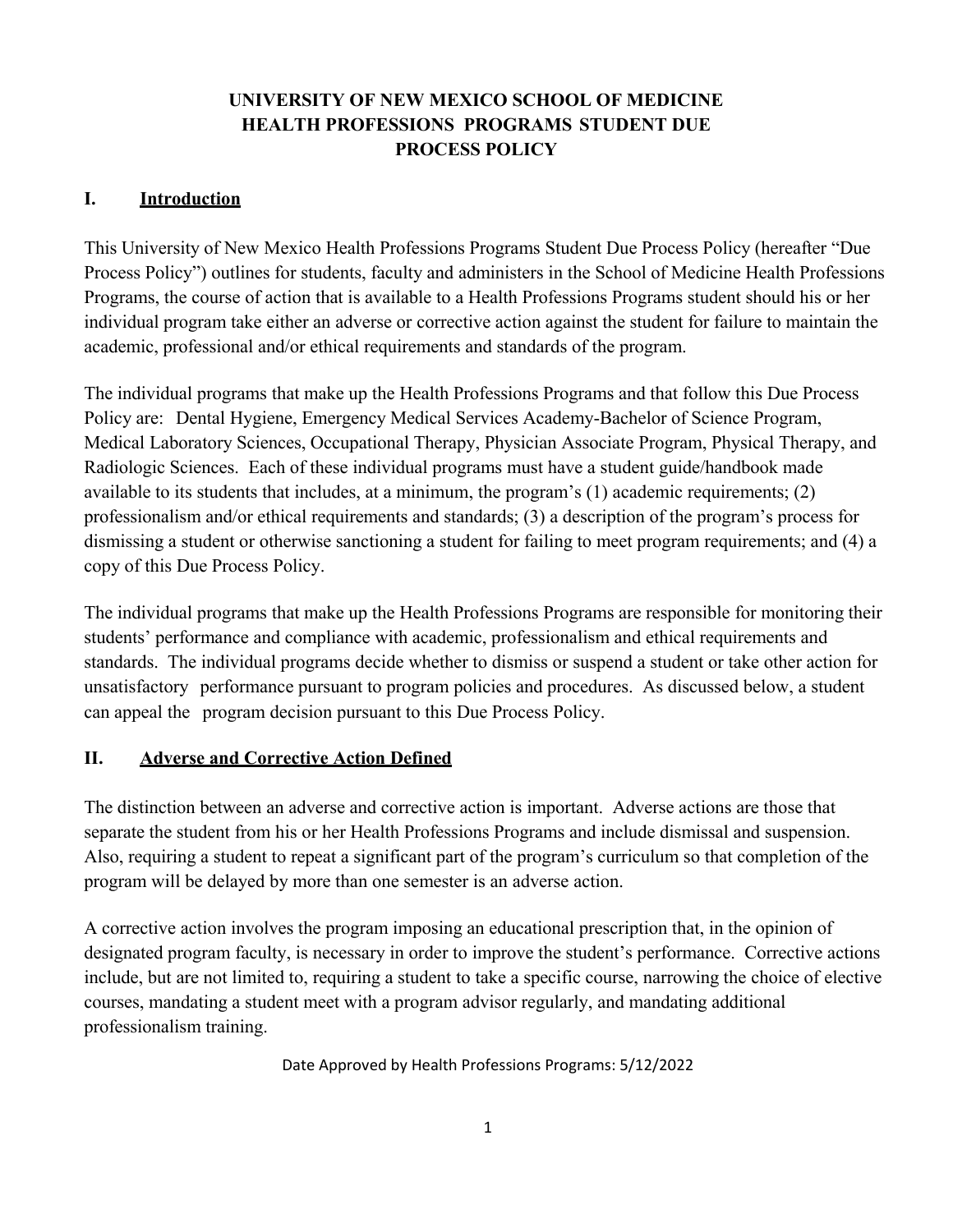Adverse actions are subject to being appealed by the student as provided for in Sections III through VI herein. Corrective actions cannot be similarly appealed by the student, but may be reviewed at the student's request as provided for under Section VIII of this Due Process Policy.

### **III. Appeal of Program Decision Imposing Adverse Action**

A student who disagrees with his or her Health Professions Program's decision imposing adverse action is entitled to appeal that decision to the Health Professions Programs Appeals Committee, which is composed of members of the Health Professions Programs Evaluation Committee. The request for appeal must be made in writing to the Associate Dean for Health Professions, stating the reasons why the student disagrees with the Health Professions Program's decision, and must be received by the Associate Dean within fifteen (15) calendar days after the student receives the program's written letter imposing adverse action. If the student fails to notify the Associate Dean within fifteen (15) calendar days, this shall be considered a waiver of his/her right to appeal the adverse action and the Health Professions Program's decision shall be final for the University of New Mexico.

## **IV. Formation of a Health Professions Programs Appeals Committee**

When an appeal is timely made by a student, the Associate Dean for Health Professions Programs will form a Health Professions Programs Appeals Committee ("Appeals Committee") consisting of four (4) faculty members from the Health Professions Programs Evaluation Committee ("Evaluation Committee") and one (1) student in good academic standing from the same program but a different class/cohort than the student bringing the appeal.

The Evaluation Committee consists of one faculty member from each program appointed by the director of the program and up to three (3) members appointed by the Associate Dean for Health Professions Programs. Evaluation Committee members serve a 3-year term which may be renewed for one additional 3-year term. Ideally, the Evaluation Committee will have a mixture of experienced and new members. Members will receive an orientation when appointed to an Appeals Committee, including a review of this Due Process Policy and any relevant policies from the appealing student's program.

The Associate Dean of Health Professions Programs will review the composition of the Appeals Committee with the student making the appeal. If the student objects that any member is biased against the student or otherwise may not be a fair Appeals Committee member, the Associate Dean will consider the student's objections and decide whether to remove the members. The Associate Dean's decision is final. If a Committee member is removed for cause, the Associate Dean will appoint a new member if one is available from the Health Professions Programs Evaluation Committee. If a new member is not available, the Appeals Committee will proceed to hear the appeal with three faculty and one student member. The Appeals Committee will select one of its faculty members to serve as chair.

#### **V. Review of Appeal by Health Professions Programs Appeals Committee**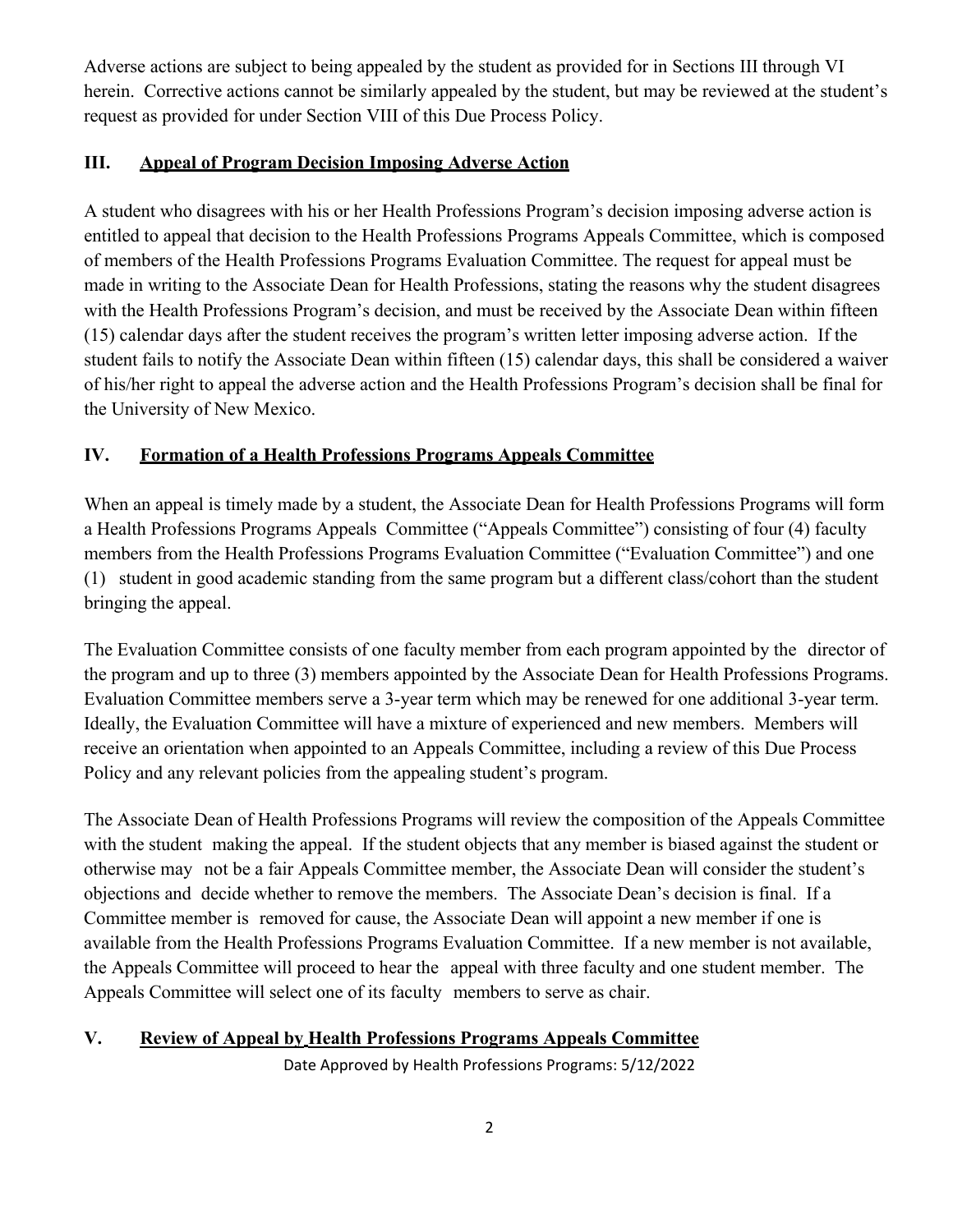The Appeals Committee will accept relevant documentary evidence for review from the student and the director of the program that took the adverse action. Each party will be provided with a copy of the other's submission. The Appeals Committee will conduct individual interviews with the student, director and faculty from the program that took adverse action and others with relevant information. The Appeals Committee will decide who will be interviewed. These interviews will be tape recorded and the student will be offered an opportunity to listen to the tapes. The student will not attend the actual interviews. After the Appeals Committee concludes its interviews, if it has additional questions for the student and/or if the student wants to respond to statements from any of the witnesses, the student will be offered one opportunity to meet with the Appeals Committee.

After all of the interviews have been completed, including the final interview with the student, the Appeals Committee will deliberate in closed session. Within thirty (30) calendar days of completing the interviews, the Appeals Committee will decide the appeal by a vote (simple majority) of its members and issue its written decision, which will include its rationale. The final decision will be to uphold or overturn the adverse action imposed on the student by the program. The student and the program director will each be sent the Appeals Committee's decision.

In arriving at its decision, the Appeals Committee shall not overrule the academic judgment of a faculty member in the program on the assignment of grades to the student. The Appeals Committee should, as appropriate in the case, consider: (1) whether the program followed its own policies governing student performance, advancement and program completion; (2) whether the evidence supports the program's decision; and (3) whether the student has significant new information that bears on the program's decision that was not available to the student when that decision was made. If the Appeals Committee finds that the student has significant new information, the appeal shall be referred back to the student's program for reconsideration of the adverse action in light of that information. If the program affirms the adverse action, the student may request review by the Appeals Committee. The Appeals Committee will consider any additional relevant evidence and/or witness interviews and issue its written decision within thirty (30) calendar days.

#### **VI. Appeal to the Dean**

Either the student or the program director may appeal the decision of the Appeals Committee to the Dean of the School of Medicine or designee in writing within thirty (30) calendar days of receipt of the Appeals Committee's decision. Failure to submit a timely appeal means that the student and/or program director waive their right to appeal and the decision of the Appeals Committee shall be final for the School of Medicine.

The Dean or designee will review the student's academic record; the decisions of the program, Health Professions Programs Appeals Committee and any other documents in the student's program file.